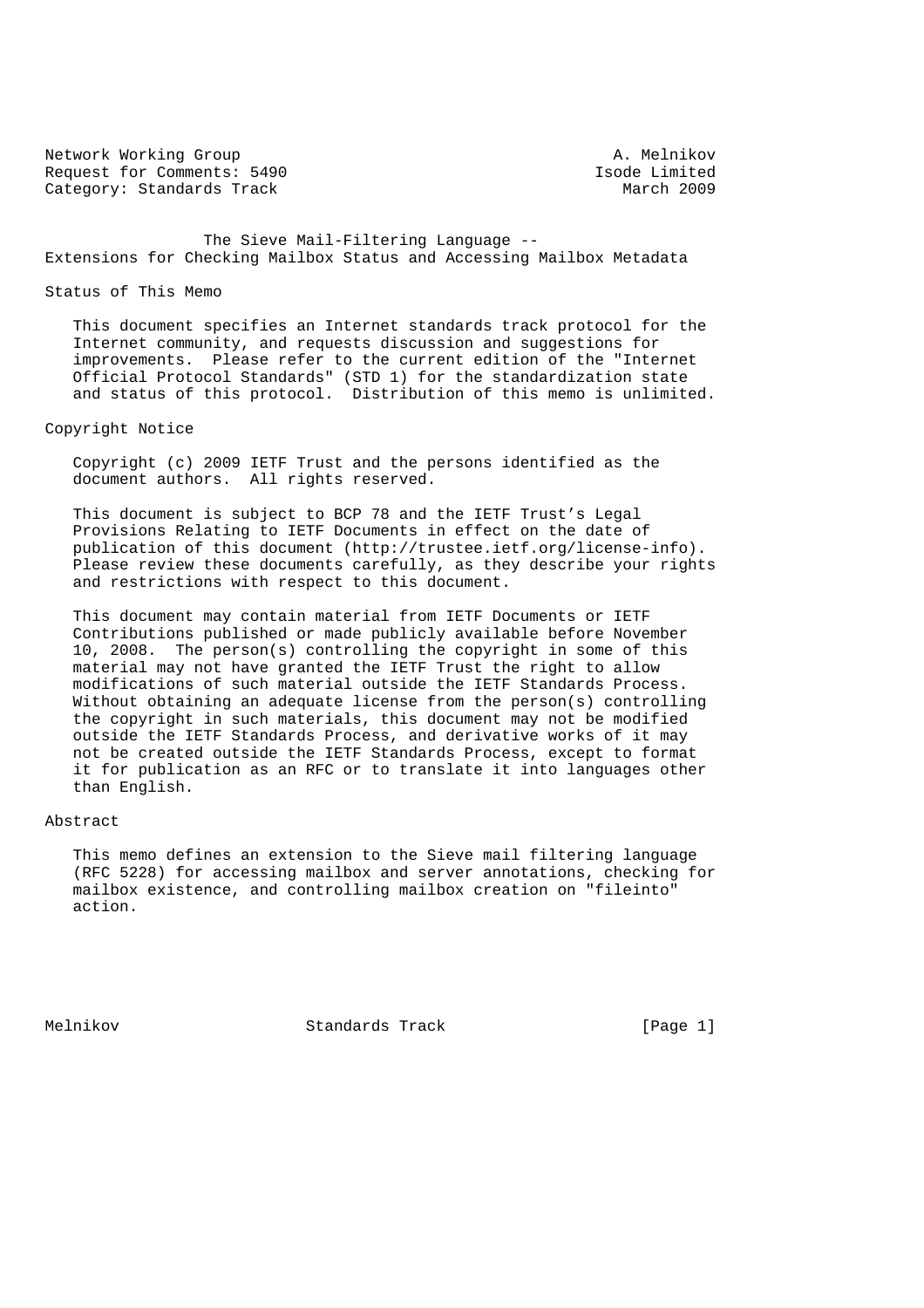Table of Contents

|              | $3.2.$ ":create" Argument to "fileinto" Command 3 |
|--------------|---------------------------------------------------|
|              |                                                   |
|              |                                                   |
|              |                                                   |
|              |                                                   |
|              |                                                   |
|              |                                                   |
|              |                                                   |
|              |                                                   |
| $\mathsf{R}$ |                                                   |
|              |                                                   |
|              |                                                   |

#### 1. Introduction

 This memo defines an extension to the Sieve mail filtering language [SIEVE] for accessing mailbox and server annotations. This allows for customization of the Sieve engine behaviour based on variables set using [METADATA].

 This document also defines an extension for checking for mailbox existence and for controlling mailbox creation on "fileinto" action.

2. Conventions Used in This Document

 The key words "MUST", "MUST NOT", "REQUIRED", "SHALL", "SHALL NOT", "SHOULD", "SHOULD NOT", "RECOMMENDED", "MAY", and "OPTIONAL" in this document are to be interpreted as described in [KEYWORDS].

 Conventions for notations are as in [SIEVE] Section 1.1, including the use of [ABNF].

 This document is written with an assumption that readers are familiar with the data model and terms defined in Section 3 of [METADATA].

- 3. "mailbox" and "mboxmetadata" Extensions
- 3.1. Test "mailboxexists"

Usage: mailboxexists <mailbox-names: string-list>

Melnikov Standards Track [Page 2]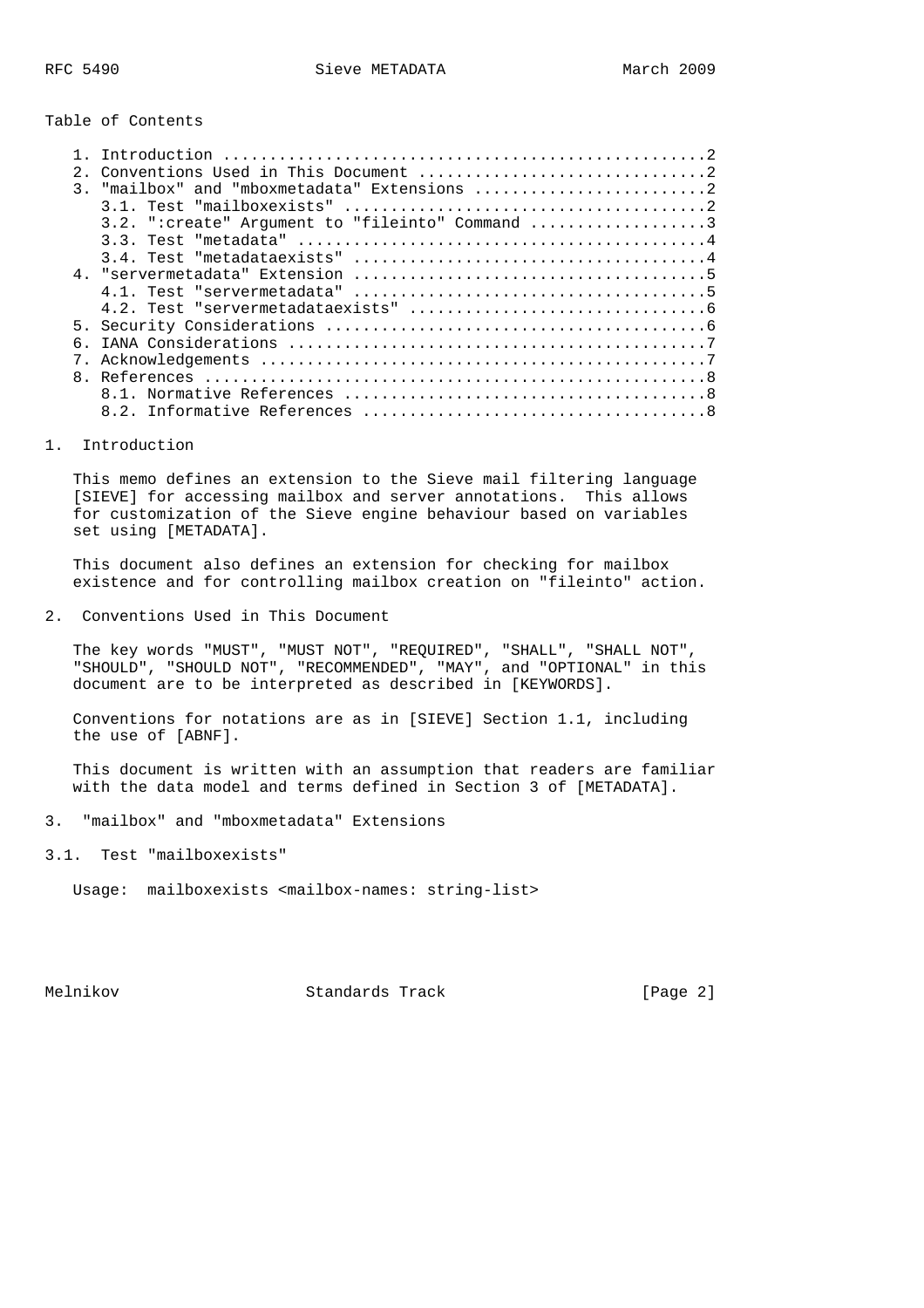The "mailboxexists" test is true if all mailboxes listed in the "mailbox-names" argument exist in the mailstore, and each allows the user in whose context the Sieve script runs to "deliver" messages into it. When the mailstore is an IMAP server, "delivery" of messages is possible if:

- a. the READ-WRITE response code is present for the mailbox (see Section 7.1 of [IMAP]), if IMAP Access Control List (ACL) [IMAPACL] is not supported by the server, or
- b. the user has 'p' or 'i' rights for the mailbox (see Section 5.2 of [IMAPACL]).

 Note that a successful "mailboxexists" test for a mailbox doesn't necessarily mean that a "fileinto" action on this mailbox would succeed. For example, the "fileinto" action might put user over quota. The "mailboxexists" only verifies existence of the mailbox and whether the user in whose context the Sieve script runs has permissions to execute "fileinto" on it.

The capability string for use with the require command is "mailbox".

 Example: The following example assumes that the Sieve engine also supports "reject" [REJECT] and "fileinto" [SIEVE]. However, these extensions are not required in order to implement the "mailbox" extension.

```
 require ["fileinto", "reject", "mailbox"];
 if mailboxexists "Partners" {
    fileinto "Partners";
 } else {
    reject "This message was not accepted by the Mailstore";
 }
```
## 3.2. ":create" Argument to "fileinto" Command

Usage: fileinto [:create] <mailbox: string>

 If the optional ":create" argument is specified with "fileinto", it instructs the Sieve interpreter to create the specified mailbox, if needed, before attempting to deliver the message into the specified mailbox. If the mailbox already exists, this argument is ignored. Failure to create the specified mailbox is considered to be an error.

 The capability string for use with the ":create" parameter is "mailbox".

Melnikov Standards Track [Page 3]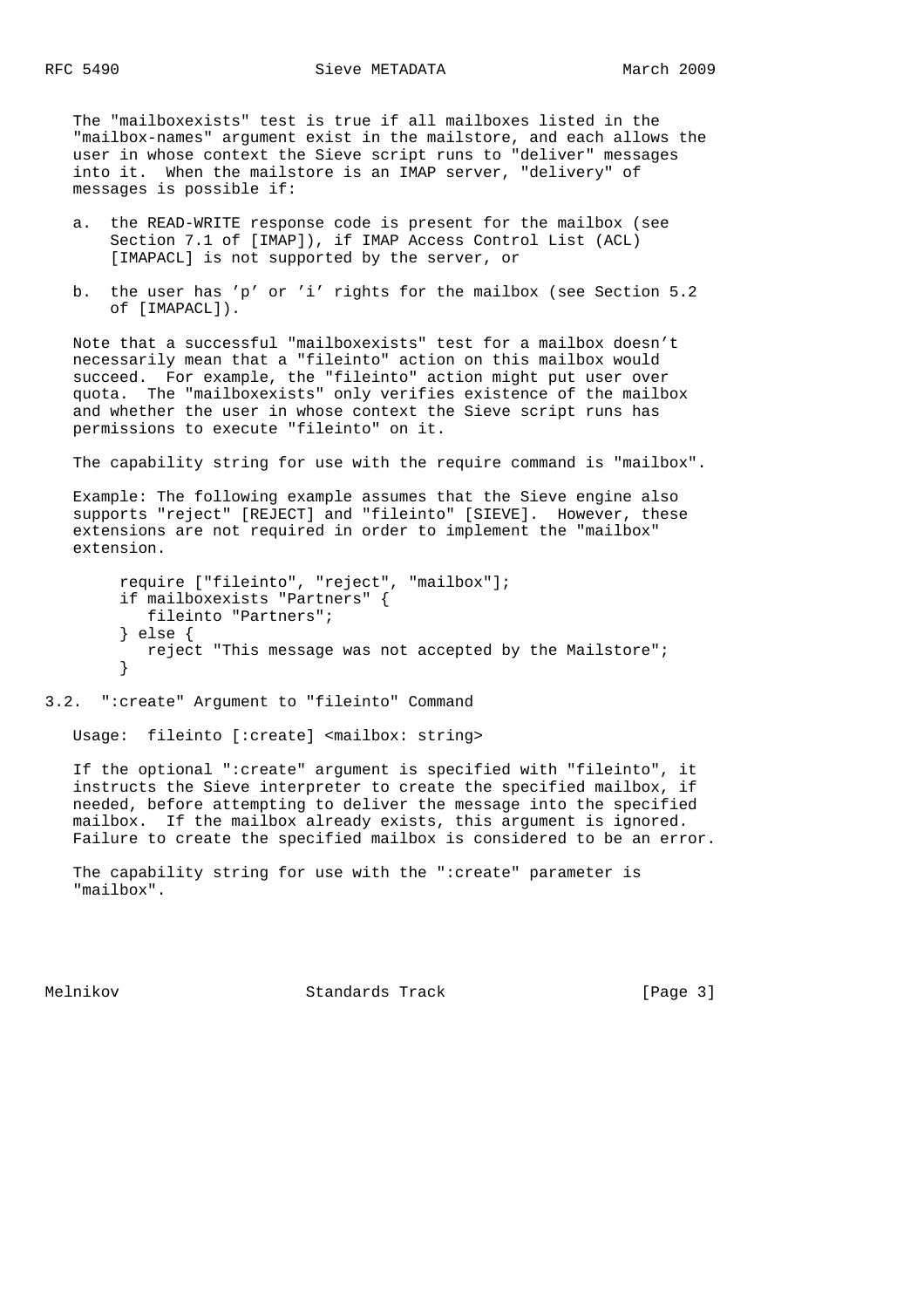3.3. Test "metadata"

 Usage: metadata [MATCH-TYPE] [COMPARATOR] <mailbox: string> <annotation-name: string> <key-list: string-list>

 This test retrieves the value of the mailbox annotation "annotation name" for the mailbox "mailbox" [METADATA]. The retrieved value is compared to the "key-list". The test returns true if the annotation exists and its value matches any of the keys.

 The default match type is ":is" [SIEVE]. The default comparator is "i;ascii-casemap" [SIEVE].

```
 The capability string for use with the require command is
 "mboxmetadata".
```
 Annotations MUST be accessed with the permissions of the user in whose context the Sieve script runs, and annotations starting with the "/private" prefix MUST be those of the user in whose context the Sieve script runs.

 Example: The following example assumes that the Sieve engine also supports the "vacation" [VACATION] extension. However, this extension is not required in order to implement the "mboxmetadata" extension.

```
 require ["mboxmetadata", "vacation"];
       if metadata :is "INBOX"
           "/private/vendor/vendor.isode/auto-replies" "on" {
           vacation text:
        I'm away on holidays till March 2009.
       Expect a delay.
 .
        }
```
3.4. Test "metadataexists"

 Usage: metadataexists <mailbox: string> <annotation-names: string list>

 The "metadataexists" test is true if all of the annotations listed in the "annotation-names" argument exist (i.e., have non-NIL values) for the specified mailbox.

Melnikov Standards Track [Page 4]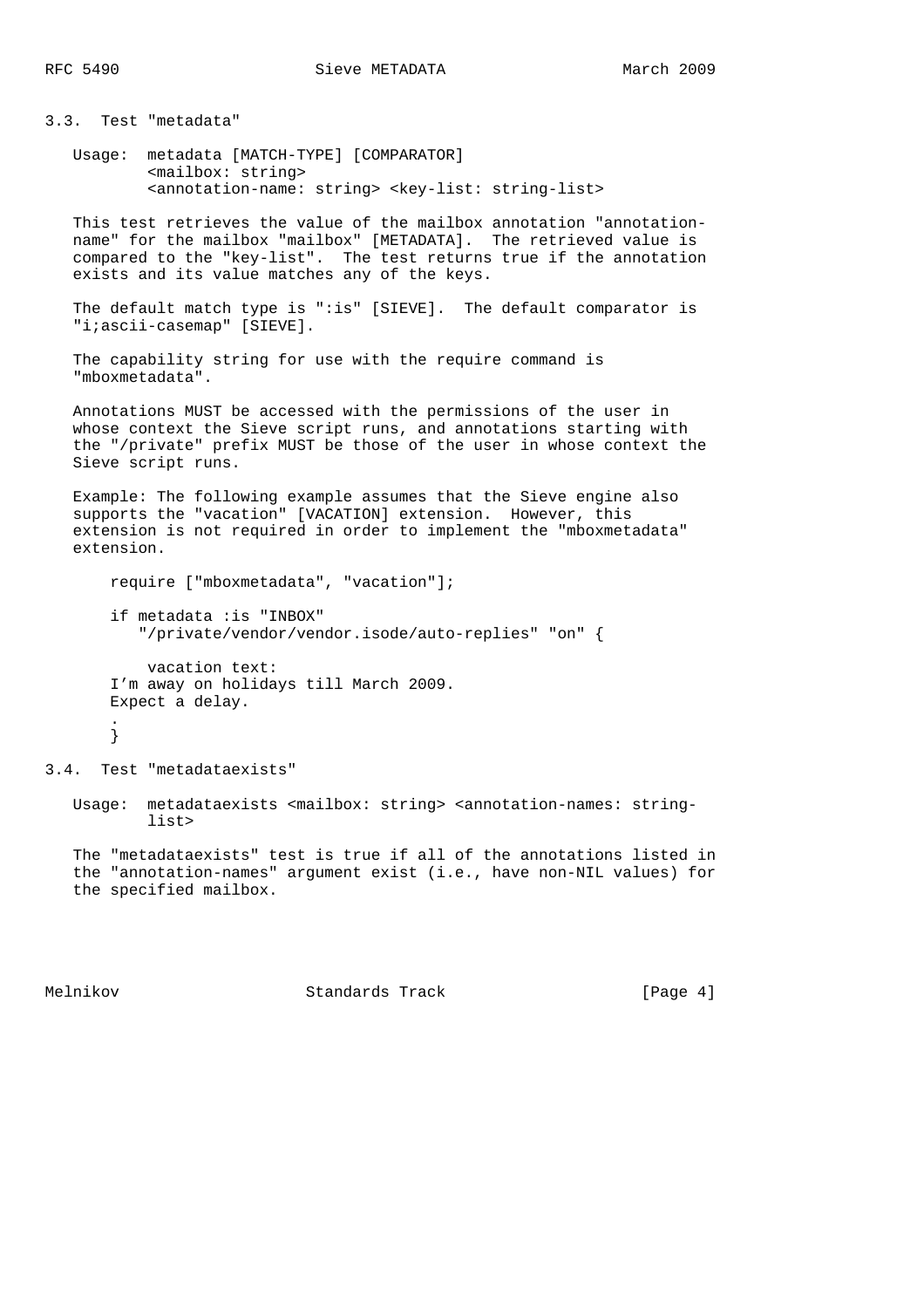The capability string for use with the require command is "mboxmetadata".

4. "servermetadata" Extension

4.1. Test "servermetadata"

 Usage: servermetadata [MATCH-TYPE] [COMPARATOR] <annotation-name: string> <key-list: string-list>

 This test retrieves the value of the server annotation "annotation name" [METADATA]. The retrieved value is compared to the "key-list". The test returns true if the annotation exists and its value matches any of the keys.

The default match type is ":is". The default comparator is "i;asciicasemap".

 The capability string for use with the require command is "servermetadata".

 Annotations MUST be accessed with the permissions of the user in whose context the Sieve script runs, and annotations starting with the "/private" prefix MUST be those of the user in whose context the Sieve script runs.

 Example: The following example assumes that the Sieve engine also supports "variables" [VARIABLES], "enotify" [NOTIFY], and "envelope" [SIEVE] extensions. However, these extensions are not required in order to implement the "servermetadata" extension.

 require ["enotify", "servermetadata", "variables", "envelope"]; if servermetadata :matches "/private/vendor/vendor.isode/notification-uri" "\*" { set "notif\_uri" "\${0}"; } if not string :is "\${notif\_uri}" "none" { # :matches is used to get the MAIL FROM address if envelope :all :matches "from" "\*" { set "env\_from" " [really: \${1}]"; } # :matches is used to get the value of the Subject header if header :matches "Subject" "\*" { set "subject" "\${1}"; }

Melnikov Standards Track [Page 5]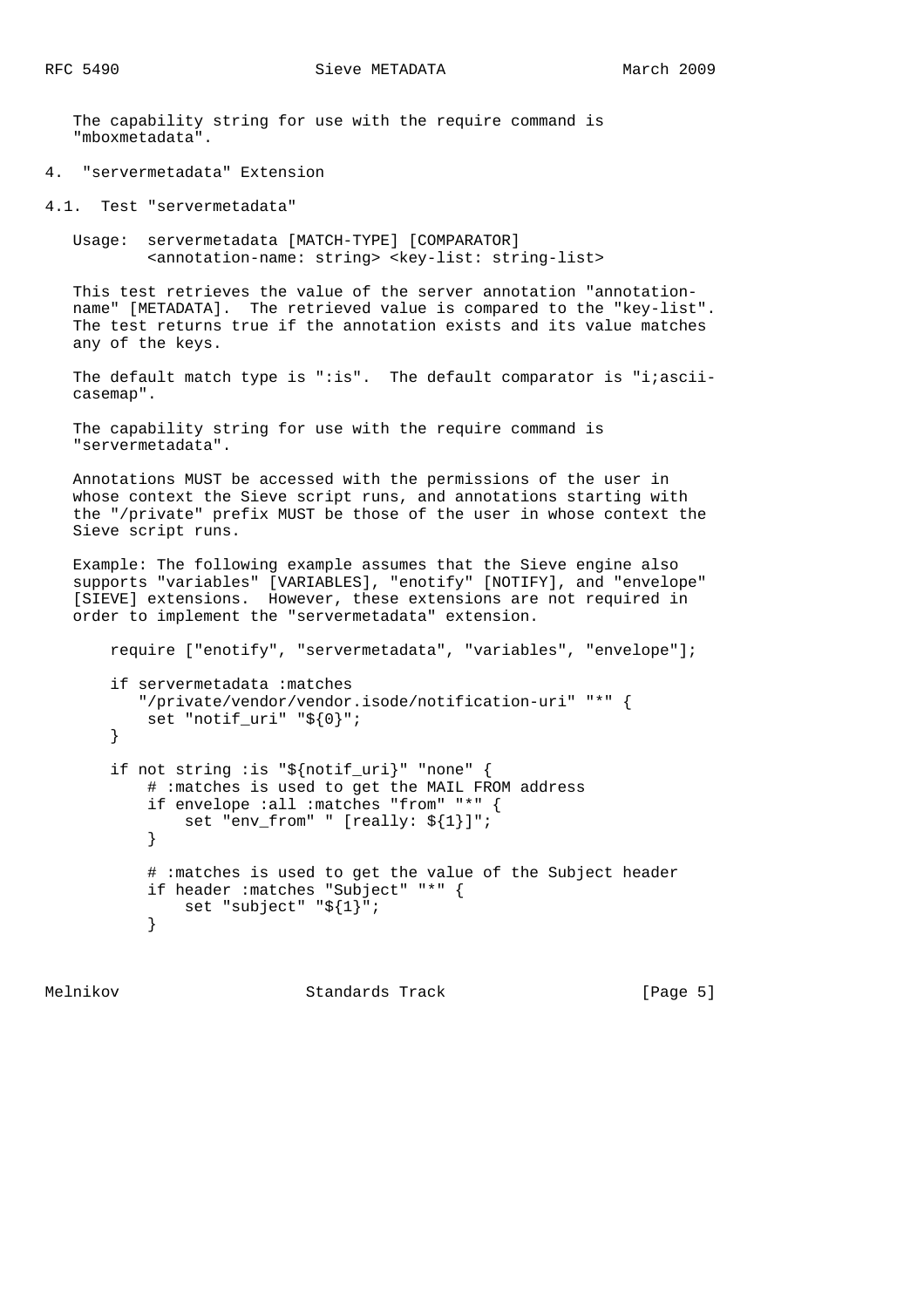```
 # :matches is used to get the address from the From header
           if address :matches :all "from" "*" {
              set "from addr" "${1}";
 }
          notify : message "${from addr}${env from}: ${subject}"
                  "${notif_uri}";
       }
```
4.2. Test "servermetadataexists"

 Usage: servermetadataexists <annotation-names: string-list>

 The "servermetadataexists" test is true if all of the server annotations listed in the "annotation-names" argument exist (i.e., have non-NIL values).

 The capability string for use with the require command is "servermetadata".

5. Security Considerations

 Extensions defined in this document deliberately don't provide a way to modify annotations.

 A failure to retrieve data due to the server storing the annotations being down or otherwise inaccessible may alter the result of Sieve processing. So implementations SHOULD treat a temporary failure to retrieve annotations in the same manner as a temporary failure to retrieve a Sieve script. For example, if the Sieve script is stored in the Lightweight Directory Access Protocol (LDAP) and the script can't be retrieved when a message is processed, then the agent performing Sieve processing can, for example, assume that the script doesn't exist or delay message delivery until the script can be retrieved successfully. Annotations should be treated as if they are a part of the script itself, so a temporary failure to retrieve them should be handled in the same way as a temporary failure to retrieve the Sieve script itself.

 Protocols/APIs used to retrieve annotations MUST provide at least the same level of confidentiality as protocols/APIs used to retrieve Sieve scripts. For example, if Sieve scripts are retrieved using LDAP secured with Transport Layer Security (TLS) encryption, then the protocol used to retrieve annotations must use a comparable mechanism for providing connection confidentiality. In particular, the protocol used to retrieve annotations must not be lacking encryption.

Melnikov Standards Track [Page 6]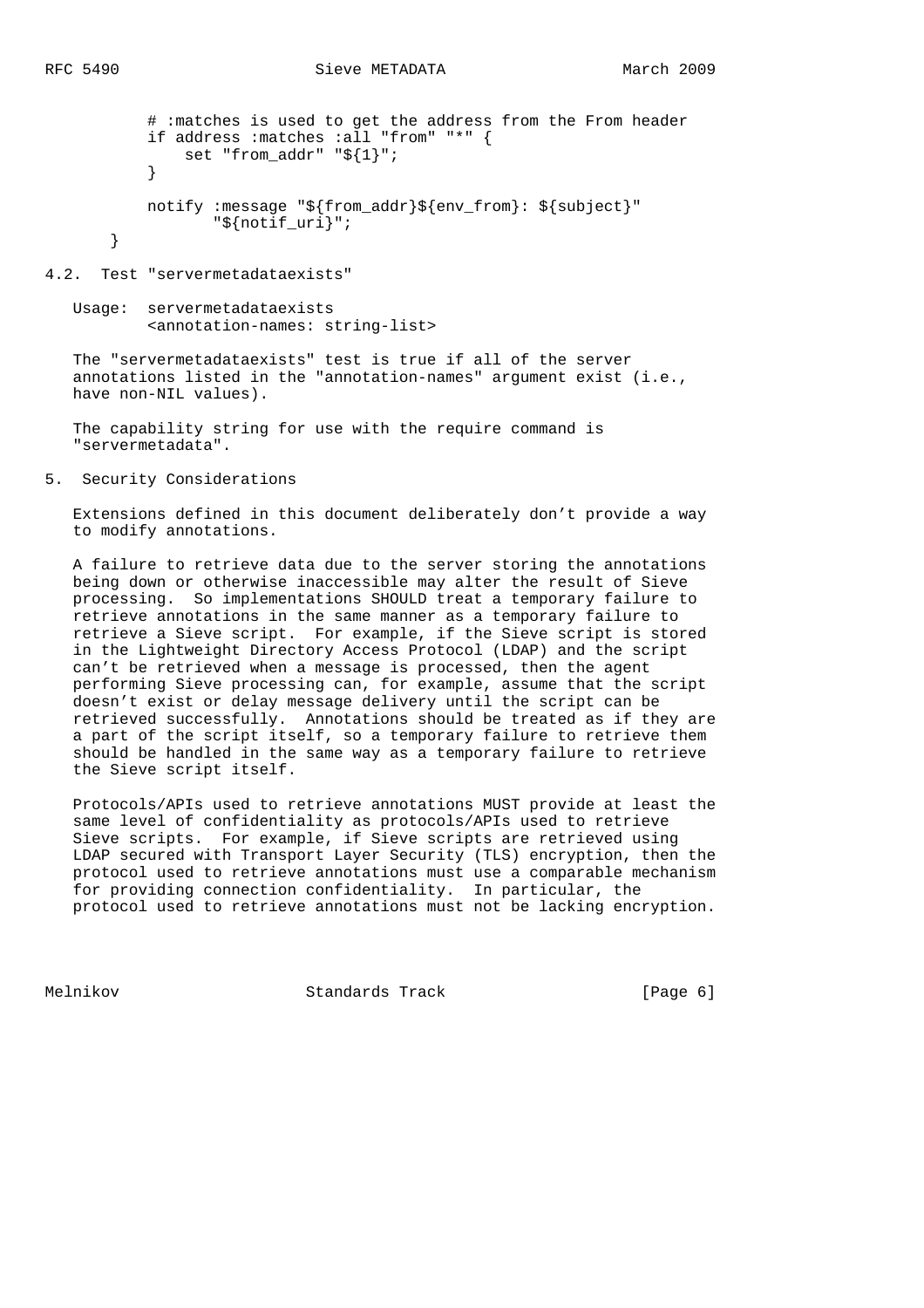6. IANA Considerations

 IANA has added the following registrations to the list of Sieve extensions:

 To: iana@iana.org Subject: Registration of new Sieve extension Capability name: mailbox Description: adds test for checking for mailbox existence and a new optional argument to fileinto for creating a mailbox before attempting mail delivery. RFC number: this RFC Contact address: The Sieve discussion list <ietf-mta-filters@imc.org> Capability name: mboxmetadata Description: adds tests for checking for mailbox metadata item existence and for retrieving of a mailbox metadata value. RFC number: this RFC Contact address: The Sieve discussion list <ietf-mta-filters@imc.org> Capability name: servermetadata Description: adds tests for checking for server metadata item existence and for retrieving of a server metadata value. RFC number: this RFC Contact address: The Sieve discussion list <ietf-mta-filters@imc.org>

7. Acknowledgements

Thanks to Cyrus Daboo for initial motivation for this document.

 Thanks to Barry Leiba, Randall Gellens, and Aaron Stone for helpful comments on this document.

 The author also thanks the Open Mobile Alliance's Mobile Email working group for providing a set of requirements for mobile devices, guiding some of the extensions in this document.

Melnikov Standards Track [Page 7]